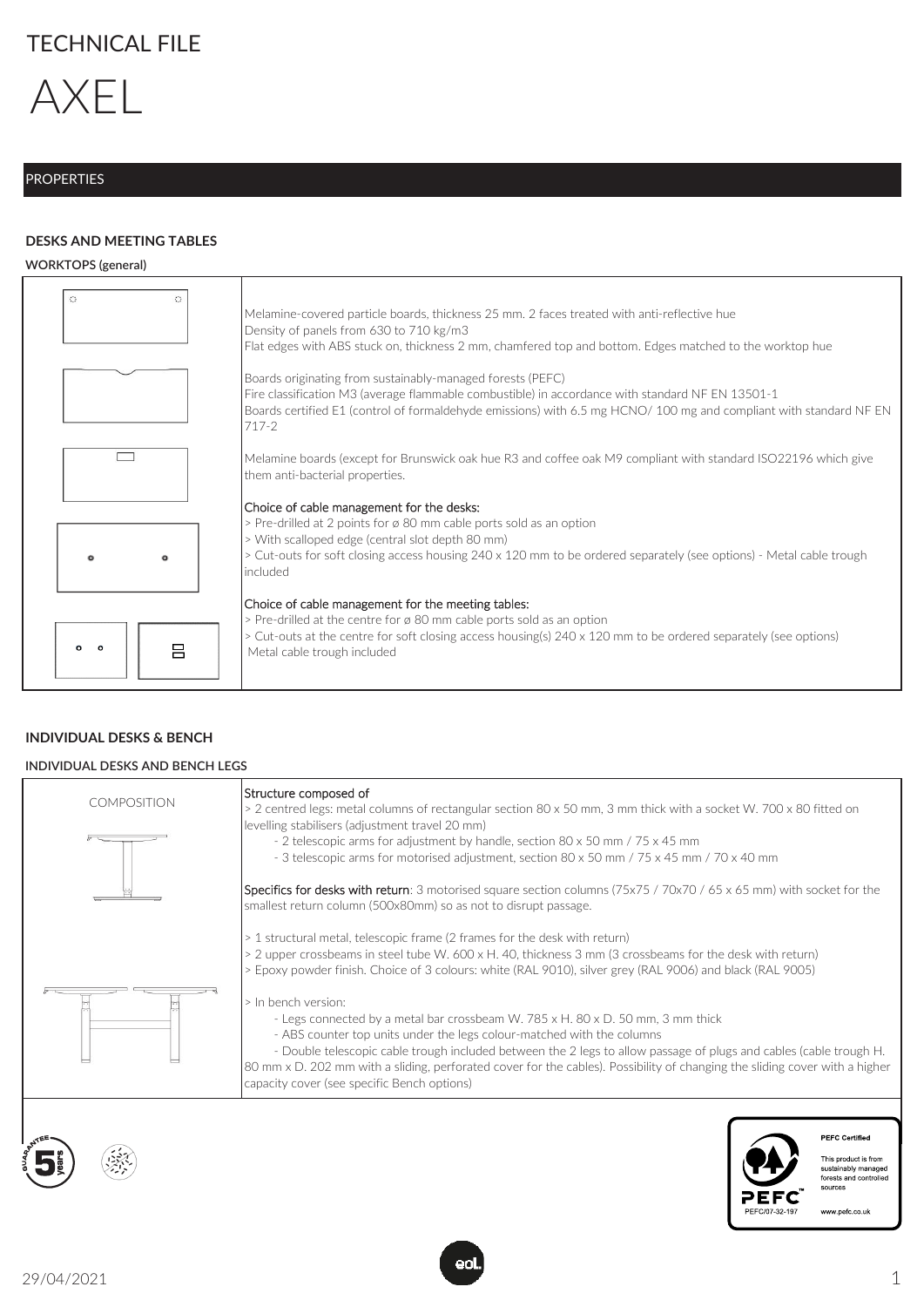PROPERTIES

| ADJUSTMENT SYSTEM |                                                                                                                                                                                                                                                                                                                                                                                                                                                                                                                                                                                                                                                                                                                                                                                                                                                                                                                                                                                                                                                     |
|-------------------|-----------------------------------------------------------------------------------------------------------------------------------------------------------------------------------------------------------------------------------------------------------------------------------------------------------------------------------------------------------------------------------------------------------------------------------------------------------------------------------------------------------------------------------------------------------------------------------------------------------------------------------------------------------------------------------------------------------------------------------------------------------------------------------------------------------------------------------------------------------------------------------------------------------------------------------------------------------------------------------------------------------------------------------------------------|
|                   | Adjustment system by handle<br>> 2 telescopic arms, lower leg graduated in the individual version at an interval of 1 cm<br>> Height adjustment from 715 to 1155 mm<br>- Raising speed: 8 mm/turn<br>- Supported weight for a work surface: 80 kg<br>> Metal and plastic handle, aluminium grey finish<br>> Handle extractable and removable under the worktop. Is fastened only the left or right of the work surface                                                                                                                                                                                                                                                                                                                                                                                                                                                                                                                                                                                                                              |
|                   | Electrical adjustment system<br>> 3 telescopic arms<br>> Height adjustment from 650 to 1300 mm<br>> 1 compact motor for each column:<br>- Raising speed: 40 mm/sec (38 mm/sec for the desk with return)<br>- Thrust force for each column: 800 N<br>- Supported weight for a work surface: 120 kg (150 kg for the desk with return)<br>- Sound level: 38 db maximum (50 db for the desk with return)<br>> 1 power supply unit 100-240 V, 50/60Hz, 4A with a supply cable 2m long. There are EU and CH versions<br>> In version for desk with return, cable length 50 cm is also included. It allows the control box to be connected to the foot<br>of the return, particularly for large scale returns (600 x 1200 mm)<br>> Power 150W for individual desk (300W for a bench and a desk with return), standby power consumption: < 0.1W<br>> Anti-collision system built in that locks when encountering an obstacle then raises 2 cm again.<br>> Digital display control box with 4 memories of positions on the left or right of the work surface |

#### **MEETING TABLES**

#### **LEGS FOR MEETING TABLES & ADJUSTMENT SYSTEM**

| COMPOSITION                      | Structure composed of<br>> 2, 3 or 4 centred legs (depending on the table format): metal columns of square section 75 x 75 mm, 3 mm thick.<br>Retractable legs composed of 3 telescopic arms, section 75 x 75 / 70 x 70 / 65 x 65 mm<br>Ends fitted on levelling stabilisers (adjustment travel 20 mm):<br>- Dim: W.900 x 90 mm (rectangular tables 1000x2000 and 1200 x 2400 mm)<br>- Dim: W. 1000 x 90 mm (square tables)<br>> Structural and telescopic metal frames<br>> Upper access housings of steel tube W. 900 (rectangular tables) or 1000 (square table) x H. 40, 3 mm thick<br>> Epoxy powder finish. Choice of 3 colours: white (RAL 9010), silver grey (RAL 9006) and black (RAL 9005)                                                                                                                                                                                                                                                                                                    |
|----------------------------------|---------------------------------------------------------------------------------------------------------------------------------------------------------------------------------------------------------------------------------------------------------------------------------------------------------------------------------------------------------------------------------------------------------------------------------------------------------------------------------------------------------------------------------------------------------------------------------------------------------------------------------------------------------------------------------------------------------------------------------------------------------------------------------------------------------------------------------------------------------------------------------------------------------------------------------------------------------------------------------------------------------|
| ADJUSTMENT SYSTEM<br>088<br>0000 | Electrical adjustment system<br>> 3 telescopic arms<br>> Height adjustment from 650 to 1300 mm<br>> 1 compact motor for each columnSpecifics for each table:<br>> Rectangular table D. 1000 x 2000 mm (2 columns)<br>- Raising speed: 40 mm/sec<br>- Thrust force for each column: 800 N<br>- Supported weight for a worktop: 120 kg<br>- Sound level: 38 db maximum<br>> Rectangular table D. 1200 x 2400 mm (3 columns) and square table (4 columns)<br>- Raising speed: 38 mm/sec<br>- Thrust force for each column: 800 N<br>- Supported weight for a worktop: 150 kg<br>- Sound level: 50 db maximum<br>> 1 power supply unit 100-240V, 50/60Hz, 4A with supply cable 2m long. There are EU and CH versions<br>> Power 150 W (300 W for table 1200x2400 mm), standby power consumption: < 0.1W<br>> Anti-collision system built in that locks when encountering an obstacle then raises 2 cm again.<br>> Digital display control box with 3 memories of positions, directly built into the worktop |





This product is from<br>sustainably managed<br>forests and controlled<br>sources

**PEFC Certified**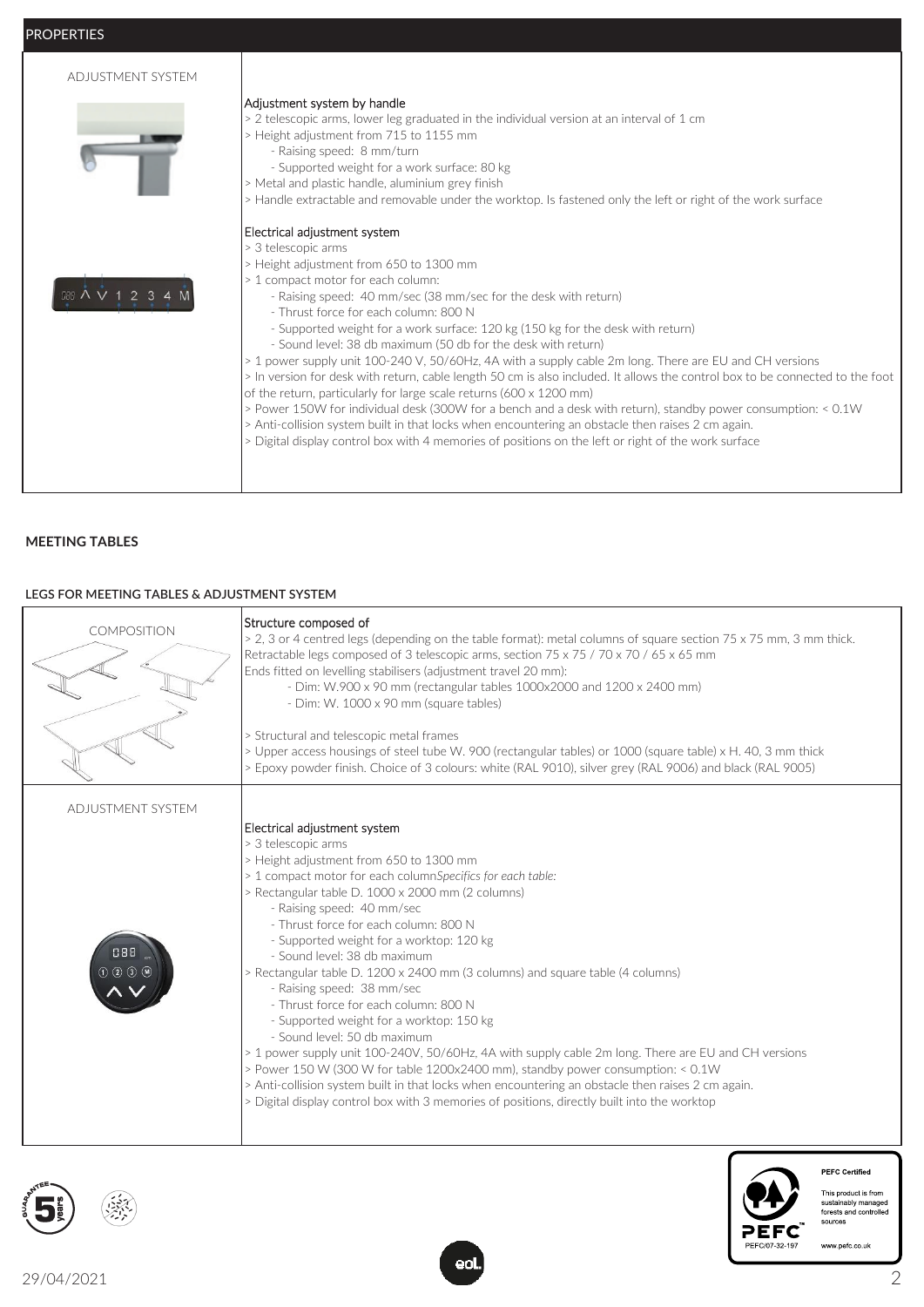#### **USAGE OF CONTROL BOXES**

| Run:<br>> Connect up the plug, "000" will be displayed on the digital screen. The desk or table is ready to be used <b>Reinitialisation:</b><br>> Press "/\" and "\/" simultaneously for 5s until the desk reaches its lowest position<br>> Once you hear a "beep", the desk or the table is ready to be used. Then press on "/\" and "\/" to raise and lowerTo save<br>positions:<br>RUN / REINITIALISE & SAVE<br>> Raise or lower the desk (or the table) to the desired height<br><b>POSITIONS</b><br>> Press the "M" key until the screen flashes<br>> Press the "1" key. Repeat the operation to save other positions on 2, 3 or 4 (depending on box)<br>Specifics: Possibility of locking a minimum and maximum height (see user manual) <b>/!\ If there is a problem with operation,</b><br>Iplease contact us |
|-----------------------------------------------------------------------------------------------------------------------------------------------------------------------------------------------------------------------------------------------------------------------------------------------------------------------------------------------------------------------------------------------------------------------------------------------------------------------------------------------------------------------------------------------------------------------------------------------------------------------------------------------------------------------------------------------------------------------------------------------------------------------------------------------------------------------|
|-----------------------------------------------------------------------------------------------------------------------------------------------------------------------------------------------------------------------------------------------------------------------------------------------------------------------------------------------------------------------------------------------------------------------------------------------------------------------------------------------------------------------------------------------------------------------------------------------------------------------------------------------------------------------------------------------------------------------------------------------------------------------------------------------------------------------|

#### **FASTENING SYSTEM**

| FASTENING SYSTEM | Fastening the structure to the worktop:<br>Fastening by screwed metal inserts making assembly and disassembly easier, and guaranteeing excellent holding force (140)<br>kg, for each insert under test conditions) |
|------------------|--------------------------------------------------------------------------------------------------------------------------------------------------------------------------------------------------------------------|
|------------------|--------------------------------------------------------------------------------------------------------------------------------------------------------------------------------------------------------------------|

#### DESK AND MEETING TABLE OPTIONS - CABLE MANAGEMENT

#### **CABLE MANAGEMENT ON WORKTOP - Inexhaustive cable management - Consult us for other types**

| "EOL" Cable Port:<br>> ABS injected cable port in a round shape composed of an "EOL" cap ( $\varnothing$ 60 mm) and a ring inlaid into the board ( $\varnothing$ 80<br>mm)<br>> Assembly: To be placed on the worktops with pre-routing for cable port(s) $\emptyset$ 80mm on the right, on the left or on both<br>sides<br>> Finishes: white OG, aluminium grey OI or graphite grey OK                                                                                               |
|---------------------------------------------------------------------------------------------------------------------------------------------------------------------------------------------------------------------------------------------------------------------------------------------------------------------------------------------------------------------------------------------------------------------------------------------------------------------------------------|
| Cable port for direct connection with sliding cap<br>> Injected ABS with sliding cap for a direct connection, compatible with ø80 mm hole<br>> Boxes fitted according to the model with a high current plug (PC), a 5V USB charger, an RJ45 plug, an HDMI plug.<br>Provided with 1.5 m supply cables (EUR plug) and RJ45<br>> Finishes: white OG or black OF                                                                                                                          |
| Access housings with and without power supplies (for worktops thickness 25 mm)<br>> Access housing with soft-closing system with built-in grey brushes<br>> Assembly: To be positioned on worktops thickness 25 mm cut-out for access housings. Dimensions: W 240 x 120 mm<br>> There is also one with built-in fixed power supply (2PC + 2 RJ45 + 2 USB charger). Provided with 2M EUR supply cable<br>There is a CH version.<br>> Finishes: Natural aluminium OI or white epoxy SO. |





This product is from<br>sustainably managed<br>forests and controlled<br>sources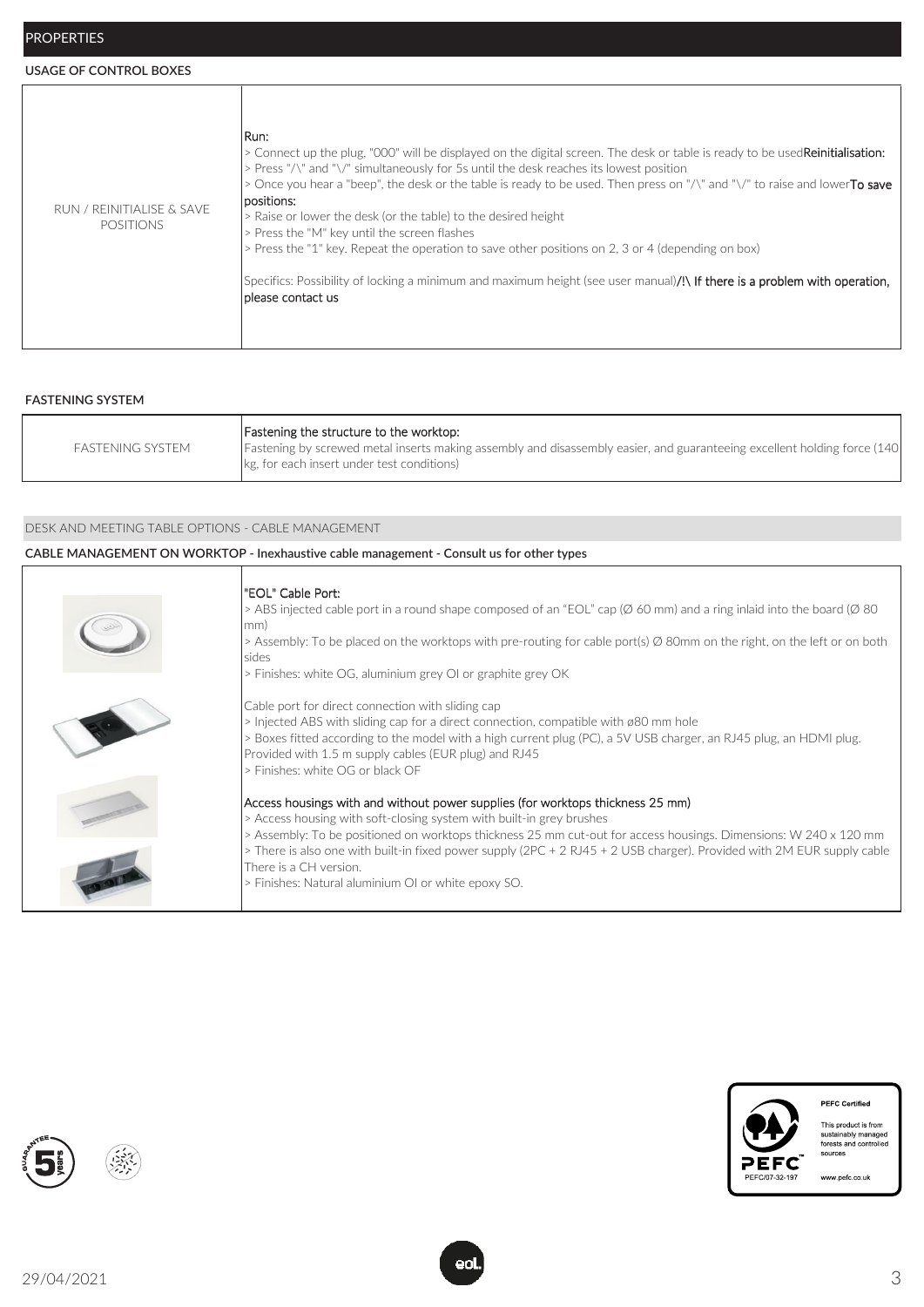## **HORIZONTAL CABLE MANAGEMENT**

| Cable trough for individual desks:                                                                                       |
|--------------------------------------------------------------------------------------------------------------------------|
| > Folded steel sheet thickness 1 mm. Finish matched to the colour of the legs.                                           |
| > H. 100 mm. For worktops W. 1200 to W. 1800 mm                                                                          |
| > Is positioned either between the structure and the worktop on the metal crossbeam on user or visitor side or by        |
| woodscrew directly under the board                                                                                       |
| > The cable trough is systematically included with the worktops cut for the access housing (access housing to be ordered |
| separately)                                                                                                              |
|                                                                                                                          |
| Useful dimensions: D. 129 x H. 100 mm                                                                                    |
| Useful lengths:                                                                                                          |
| Worktops L. 1200 mm - Cable trough L. 900 mm                                                                             |
| Worktops L. 1400 mm - Cable trough L. 1100 mm                                                                            |
| Worktops L. 1600 mm - Cable trough L. 1300 mm                                                                            |
| - Worktops L. 1800 mm - Cable trough L. 1500 mm                                                                          |
|                                                                                                                          |
| Double cable trough for meeting tables                                                                                   |
| > Folded steel sheet thickness 1 mm. Finish matched to the colour of the legs.                                           |
| > Is fixed under the worktops by woodscrews through 4 folded brackets in the sheet of the cable trough.                  |
| > Overall dimensions under the worktop; D240xH140mm Lengths defined depending on the table format                        |
| > Perforation at the ends of the cable trough allowing vertical cable management                                         |
| > The cable trough is systematically included with the worktops cut for the access housing (access housing to be ordered |
| separately)                                                                                                              |
|                                                                                                                          |

#### **VERTICAL CABLE MANAGEMENT**

|                      | Magnetic trough:<br>> Of steel tube thickness 0.6 mm. H. 470 x W. 50 x 25 mm thick.<br>> Finishes white SO, aluminium grey SA or black SG<br>> Fastening to the metal legs by built-in magnet<br>> To be positioned on the column with the widest section                                                                                                                                                                                                                              |
|----------------------|----------------------------------------------------------------------------------------------------------------------------------------------------------------------------------------------------------------------------------------------------------------------------------------------------------------------------------------------------------------------------------------------------------------------------------------------------------------------------------------|
| <b>MANAGEMENT</b>    | Extendible cable trunking:<br>> Of injected ABS. Column Ø 80 mm extendible, ballasted fixed socket 150 mm<br>> Finishes: white SO, aluminium grey OI or black OF<br>> Is fastened by woodscrews under the worktop<br>> Extendible up to 1300 mm                                                                                                                                                                                                                                        |
| <b>ANANANA PRIMA</b> | Vertical trunking for AXEL BENCH cables (not compatible with individual desks):<br>> Of injected ABS. 20 small squares W. 68 x H. 29 x D. 36 mm connected. Total height: 1320 mm<br>> Finishes: white SO, aluminium grey OI or black OF<br>> Top and bottom metal plate for fastening. Is fastened by screws on the right and left between the bench cable trough<br>(perforations under the cable trough) and worktop (woodscrews)<br>> Extendible up to 1300 mm<br>> Sold as a unit. |

## OTHER DESK OPTIONS:

| Modesty panels (for individual desks)<br>Steel sheet thickness 0.7 mm, provided with 3 horizontal stripes. Finish matched to the finish of legs<br>Is fastened with 2 metric screws M6x12 on inserts positioned under the board                                                                     |
|-----------------------------------------------------------------------------------------------------------------------------------------------------------------------------------------------------------------------------------------------------------------------------------------------------|
| Overall height under the worktop: H. 280 mm. Th. 23 mm<br>Useful lengths: the modesty panel measures 300 mm less than the work surface<br>- Worktop L. 1200 mm: Modesty panel W. 900 mm<br>- Worktop L. 1400 mm: W. 1100 mm<br>- Worktop L. 1600 mm: W. 1300 mm<br>- Worktop L. 1800 mm: W. 1500 mm |





**PEFC Certified** 

This product is from<br>sustainably managed<br>forests and controlled<br>sources

www.pefc.co.uk

29/04/2021 4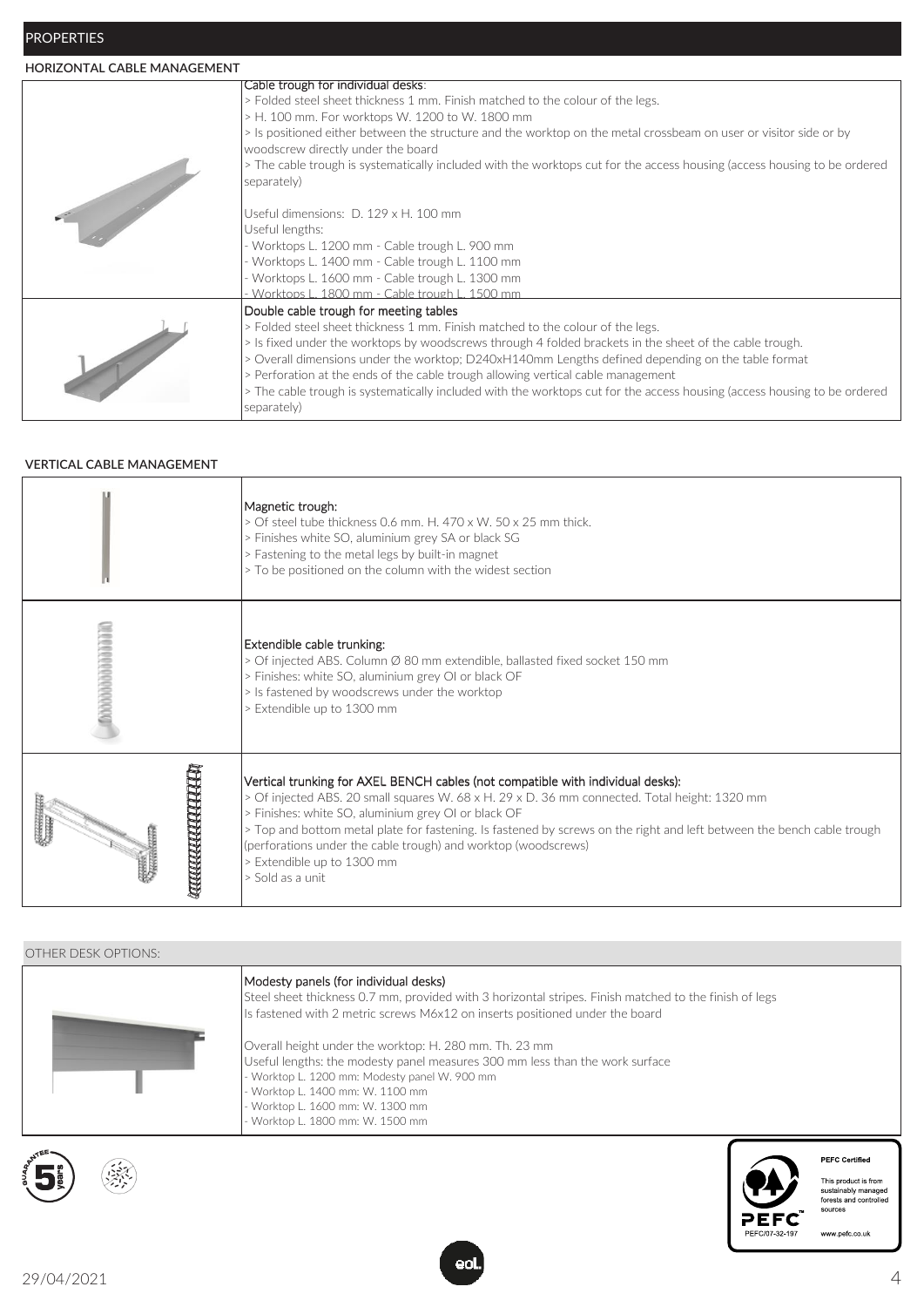| Metal drawer:-<br>> Steel sheet thickness 1 mm for the drawer and 1.5 mm for the envelope of the drawer<br>> Drawer fitted on plastic sliders (opens 80%)<br>> Is fastened by woodscrews under the work surface<br>> Fitted with a compartmented ABS pen tray, black colour<br>$>$ Dimensions: W. 370 x D. 315 x H. 670 mm (Drawer height: 575 mm)<br>IABS Drawer<br>> Of injected ABS, 3 colours to choose from: white, aluminium grey and black<br>> Drawer rotating about a 360° axis<br>> Is fastened by woodscrews under the work surface<br>> Dimensions: W. 345 x D. 205 x H. 35.6 mm |
|----------------------------------------------------------------------------------------------------------------------------------------------------------------------------------------------------------------------------------------------------------------------------------------------------------------------------------------------------------------------------------------------------------------------------------------------------------------------------------------------------------------------------------------------------------------------------------------------|
| Batch of 4 castors (for individual desks):<br>> ABS grey colour ø 75 mm, 2 of which with brakes<br>> Is fastened under the ends instead of stabilisers.<br>> The height of desks is increased by 65 mm with these castors<br>> Compatible with individual desks D. 700 and 800 mm. (Beyond this, there is a risk of toppling)                                                                                                                                                                                                                                                                |

#### SPECIFIC OPTIONS FOR THE BENCH

| Batch of 2 spacers for the AXEL Bench (motorised version)<br>Allows a space of 3 cm to be maintained between 2 motorised Axel benches to avoid jamming fingers when the work<br>surface is raised.<br>> To be put on the bench structure<br>> Dimensions of 1 spacer: W50 x H. 50 x 272 mm long                                                                                                                                                                 |
|-----------------------------------------------------------------------------------------------------------------------------------------------------------------------------------------------------------------------------------------------------------------------------------------------------------------------------------------------------------------------------------------------------------------------------------------------------------------|
| Metal trough for AXEL Bench<br>> Of metal, epoxy powder finish with ABS pockets positioned at the spaces for the feet<br>> Choice of 3 colours: white (RAL 9010), silver grey (RAL 9006) and black (RAL 9005)<br>> To be positioned around the columns of the AXEL bench<br>> Dimensions of fitted trough W. 1660 x H. 475 x D. 95 mm                                                                                                                           |
| High capacity cap for AXEL Bench cable trough<br>Allows more cables and plugs to be stored.<br>To be positioned on the cable trough at the place of the sliding cover already provided<br>> Of metal, epoxy powder finish<br>> Choice of 3 colours: white (RAL 9010), silver grey (RAL 9006) and black (RAL 9005)<br>> Total height of the cable trough with high capacity cover: H. 117 mm (height of cover alone: 48 mm)<br>> Perforations for passing cables |



**PEFC Certified** This product is from<br>sustainably managed<br>forests and controlled<br>sources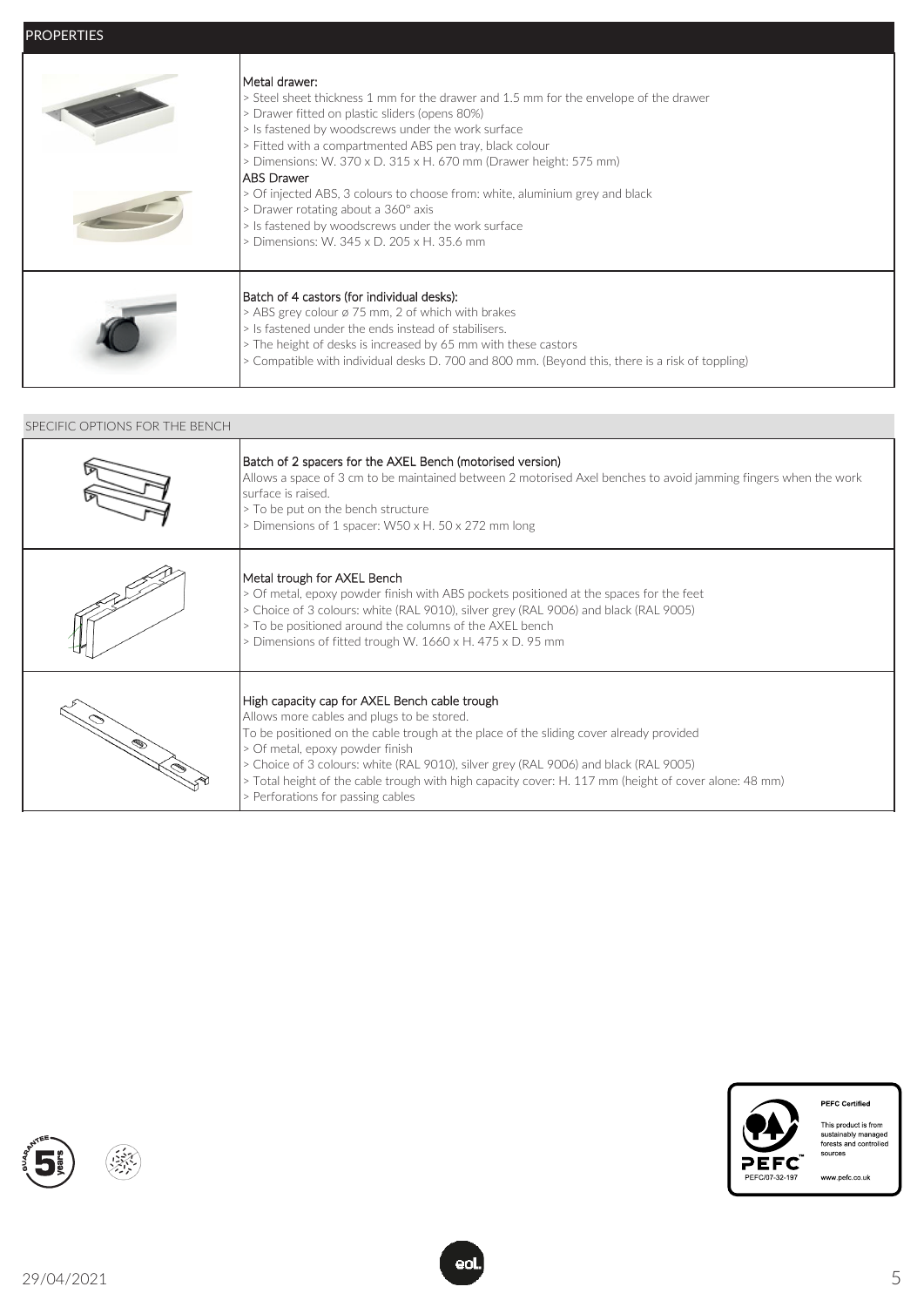| PROPERTIES             |                                                                                                                                                                                                                                                                                                                                                                                                                                                                                                                                                                                                                                                                           |
|------------------------|---------------------------------------------------------------------------------------------------------------------------------------------------------------------------------------------------------------------------------------------------------------------------------------------------------------------------------------------------------------------------------------------------------------------------------------------------------------------------------------------------------------------------------------------------------------------------------------------------------------------------------------------------------------------------|
| <b>DESKTOP SCREENS</b> | See specific technical file for desktop screens for individual desks                                                                                                                                                                                                                                                                                                                                                                                                                                                                                                                                                                                                      |
|                        | Desktop screens specific for AXEL Bench:<br>3 models of desktop screens: melamine, fabric and acoustic fabric<br>Fastened to the bench structure using fixing clamps, sold separately.                                                                                                                                                                                                                                                                                                                                                                                                                                                                                    |
|                        | 1) Melamine desktop screens:<br>Melamine-covered particle boards, thickness 19 mm. ABS edges 2 mm thick.<br>2 rounded corners and 2 straight corners to the base                                                                                                                                                                                                                                                                                                                                                                                                                                                                                                          |
|                        | 2) Fabric desktop screens:<br>Melamine-covered particle boards, thickness 25 mm, fabric-covered<br>2 rounded corners and 2 straight corners to the base                                                                                                                                                                                                                                                                                                                                                                                                                                                                                                                   |
|                        | 3) Acoustic fabric desktop screens:<br>> Peripheral structure in 47 mm thick aluminium section connected by ABS rounded corners<br>> Core made of honeycomb cardboard (made from 100% recycled fibres) 25 mm thick with 1 layer of 10 mm acoustic<br>polyester fibre on each face<br>> This polyester fibre foam provides the following environmental properties:<br>> Oeko tex certified foam - certification proving the absence of products dangerous to health<br>> Made from 85% recycled fibres<br>> 100% recyclable<br>> Foam with B-s1.d0 fire response (Euroclasses according to EN 13501-1 equivalent to class M1)<br>> Fabric covering (see fabric shade card) |
|                        | The acoustic desktop screen absorbs +/- 50% of sound disturbance<br>Acoustic benefit available achieved by the laboratory CEDIA Liège - Consult us                                                                                                                                                                                                                                                                                                                                                                                                                                                                                                                        |
|                        | System of fastening desktop screens for the AXEL bench<br>> Fastened on the bench structure by metal fastening clamps to be ordered separately, colour matched to the colour of<br>the structure: white, aluminium grey and black<br>> Steel sheet clamps 3 mm thick fitted on a metal ring Ø 16 mm, Dim. W. 100 x H. 109 mm. Fastening by screw in the<br>structure<br>> Clamps sold in batches of 2                                                                                                                                                                                                                                                                     |
|                        | The screen measures 22 mm less than the work surface (e.g. 1578 mm for a work surface W. 1600 mm)<br>Height of the screen itself H. 700 mm<br>> In handle version, the screen exceeds 490 mm above the work surface (lowest adjustment) and 50 mm (highest<br>adjustment)<br>> In motorised version, the screen exceeds 560 mm above the work surface (lowest adjustment) and 94 mm below the<br>work surface (highest adjustment)                                                                                                                                                                                                                                        |

## INDIVIDUAL DESKS AND BENCH

## DIMENSIONS

| <b>OVERALL DIMENSIONS (in mm)</b> |                    |                                                                              |             |  |
|-----------------------------------|--------------------|------------------------------------------------------------------------------|-------------|--|
| <b>INDIVIDUAL DESKS</b>           | $\circ$            | ٥<br><b>RECTANGULAR</b><br>(cable ports, scalloped edge, top access housing) |             |  |
| Depth                             | 700                | 800*                                                                         | $900**$     |  |
| Width                             | 1200 / 1400 / 1600 | 1200 / 1400 / 1600 / 1800 / 2000                                             | 1800 / 2000 |  |
| Adjustment range (handle)         | from 715 to 1155   |                                                                              |             |  |
| Adjustment range (electric)       | from 650 to 1300   |                                                                              |             |  |

*\* Travel of width 2000 in scalloped edge version*

*\*\* Depth 900 available only for cable ports version*





**PEFC Certified** 

This product is from<br>sustainably managed<br>forests and controlled<br>sources